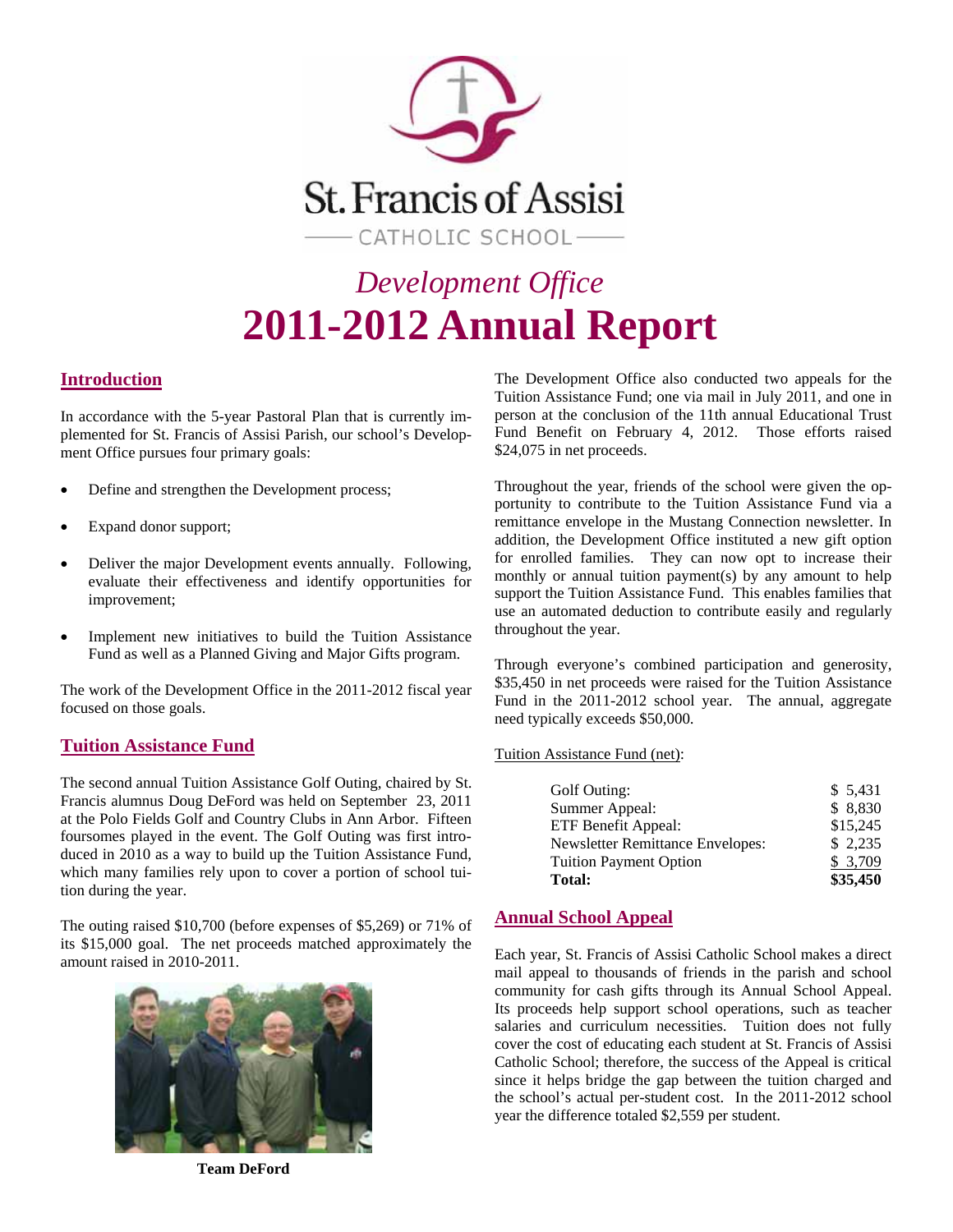During the budget planning process each year, the Development Office establishes a target for the Annual School Appeal. In recent years, the target has exceeded the funds raised.

The 2011-2012 Annual School Appeal raised \$54,415 (before expenses of \$4,911) or 78% of its \$70,000 goal. In addition to the Annual School Appeal, many friends contributed to the school's operational costs via the Mustang Connection newsletter remittance envelope or when the time was best for them during the year. Those gifts were credited to "Other Development Income" to assist with ongoing operational costs.

Annual School Appeal / Other Development Income (net):

| Annual School Appeal:     | \$49.504 |
|---------------------------|----------|
| Other Development Income: | \$ 5.089 |
| <b>Total:</b>             | \$54,593 |

#### **Educational Trust Fund (ETF)**

The 11th annual Educational Trust Fund (ETF) Benefit, chaired by Sergio and Kristin Scarcella and Jeff and Stacey Higgins, took place on February 4, 2012. The event, which was held at Weber's Inn in Ann Arbor, featured a "sweet" theme and included a strolling dinner, charitable games, and a silent and live auction. Two-hundred thirteen guests attended the Benefit, which raised \$39,983 in net proceeds for the Educational Trust Fund. That total included donations from sponsors, as well as friends unable to attend the event.

In the 2011-2012 school year, the Development Office continued to build on the success of the sponsorship initiative which launched the prior year, on behalf of the Benefit. It helped underwrite some of the event costs. These generous sponsors participated:

**Active One Construction Company Ann Arbor Center for Financial Services Bank of Ann Arbor Jeff Crause at Edward Jones Sandra Sorini Elser - Bodman PLC Krull Construction Inc. Pietrasiuk Family Foundation Print-Tech, Inc. Sergio & Kristin Scarcella Dean R. Schueller, M.D., Ann Arbor Orthopaedic Surgery Robert & Michelle Schwartz Thomas Sidlik & Rebecca Boylan Weber's Inn Wiltec Technologies, Inc.** 

The Development Office also cultivated the **ETF Leadership Circle** to ensure consistent growth of the Trust Fund over time. That program invited supporters to make a multi-year commitment to the Trust Fund of at least \$1,000 annually, for 5 years; nine families joined the Leadership Circle in 2012. Together they committed a total of \$46,000 to the Trust Fund. By the end of the fiscal year, the ETF realized \$43,320 in contributions from all (2011 and 2012) Leadership Circle members.

In addition to the ETF Benefit and the Leadership Circle, many friends contributed \$2,050 in new gifts to the Trust Fund. Several of them were donations in honor, or in memory of someone, and they ranged in amount from \$50 - \$200.

All of these efforts help build the ETF, whose primary purpose is to provide long-term financial assistance to St. Francis of Assisi Catholic School. The ETF pools gifts of money and invests the permanent fund to generate an income, which is then awarded to the school each year for operations. The award for the 2012-2013 school year (based on a formula set forth in the Trust documents) totaled \$55,000, the highest ever.

### **Fiscal Year 2012 ETF Results**

| New Gifts:                             | \$2,050     |
|----------------------------------------|-------------|
| Leadership Circle Gifts:               | \$43,320    |
| ETF Benefit:                           | \$39,983    |
| <b>ETF Operating Expenses:</b>         | (264)<br>\$ |
| <b>Total Net ETF Revenue:</b>          | \$85,089    |
| Investment Interest Earned:            | \$ 30,250   |
| Unrealized Market Gain:                | \$42,764    |
| <b>Net Investment Results:</b>         | \$73,014    |
| Award to St. Francis of Assisi School: | \$ (55,000) |
| ETF Beginning Balance, July 1, 2011:   | \$1,296,709 |
| Net Increase in ETF Assets:            | 103,103     |
| Ending Balance, ETF, 6/30/2012:        | \$1,399,812 |

## **Car Raffle**

The 16th annual Car Raffle, sponsored by Gene Butman Ford and co-chaired by Patrice Deutschmann and Amy Smith, incorporated some exciting changes. The grand prize was a 2-year lease on a 2012 Ford Mustang convertible with a \$10,000 cash alternative. Four additional cash prizes of \$1,000, \$750, \$500 and \$250 were also awarded.

The Development Council sought to raise \$70,000 through the raffle. Ken Butman, President of Gene Butman Ford, challenged the school to raise \$100,000. To meet that goal, each family was asked to sell 24 books of tickets. Families who exceeded their sales goal were entered into a special incentive drawing for a \$4,700 tuition credit for the 2012-2013 school year. Fifty families sold above and beyond their allotment, and at the Ice Cream Social on June 1, 2012, the Bohl family was randomly chosen as the tuition credit winner.

Proceeds from the raffle totaled \$100,431 (before expenses of \$12,630) or 143% of the \$70,000 goal. The challenge goal combined with the tuition credit drawing increased family participation in the 2012 Car Raffle, which enabled the school to raise its second highest gross proceeds in the history of the raffle.

Since its inception, the Car Raffle has raised \$1,151,297 in gross revenue. St. Francis of Assisi Catholic School is grateful to Ken Butman and Gene Butman Ford for their ongoing support.

**Total Net Car Raffle**: **\$ 87,801**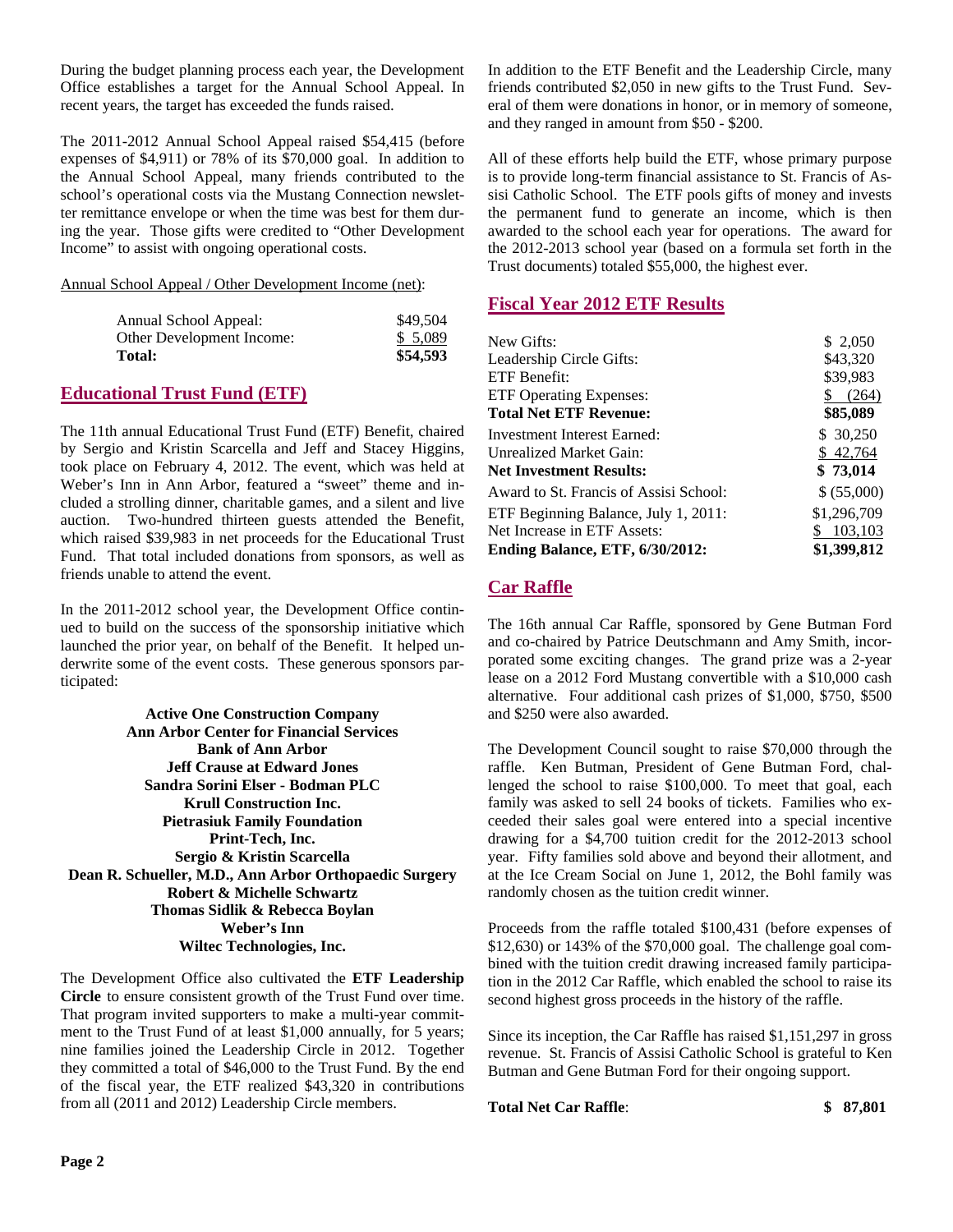## **Thank You Donors** Development Office July 1, 2011 - June 30, 2012

*St. Francis of Assisi Catholic School extends sincere appreciation to the donors listed below, as well as 28 unlisted, anonymous donors. Their financial support helps advance a strong tradition of generosity to meet important school needs. This year we are pleased to include an asterisk (\*) with many names to indicate a continuous, three-year giving history to the Development Office. We are sincerely grateful to these friends for their steadfast commitment to our school. Beginning with the 2012-2013 Annual Report, we will segment our donor list by gift levels. St. Francis of Assisi Catholic School is also grateful to the many unlisted individuals and businesses who contributed merchandise and services throughout the year.*

Chester Grala

Mr. & Mrs. David Ablauf\* Active One Construction Mr. & Mrs. Virgilio Aguilar Dr. Hyacinth Akunne Mrs. Connie Albarello\* David & Elaine Allore\* Pablo & Barbara Alvarez Santine Anderson Elizabeth Andrews\* Mr. & Mrs. William Anhut\* Mr. & Mrs. John Antos Douglas & Joan Armstrong Mr. & Mrs. Carl Babcock\* Mr. & Mrs. Eric Babe\* Bank of America Bank of Ann Arbor Mr. & Mrs. David Barera\* Michael Barera\* Mr. & Mrs. Allan Beatty Kevin Behmer & Ellen Hopkins Jane Belanger Mr. & Mrs. Barry Bellaire\* Robert Berarducci\* David Berdes Mr. & Mrs. Michael Bernas Mr. & Mrs. Thomas Best\* Mr. and Mrs. Allan Bike\* Teri Billau Mr. & Mrs. James Birchler\* Mr. & Mrs. Herbert Black Jr.\* Barbara Bocan Jeff Bocan & Janet Hathaway\* Mr. & Mrs. George Bodnar Mr. & Mrs. Pat Bogits\* Gregory & Julie Bohl Mr. & Mrs. Robert Boivin Rocky & Michelle Bond Richard & Karen Boothman\* Mr. & Mrs. James Borders Mr. & Mrs. Lloyd Bozzi Mr. & Mrs. Thomas Brady\* Mr. & Mrs. Chris Brandly David & Judith Brant\* Diane Briggman\* Mr. & Mrs. David Brooks Mary Brown Mr. & Mrs. Thomas Buiteweg Mr. & Mrs. Kenneth Butman John Butsic Timothy & Jamie Cahill Mrs. Alice Campbell\* Christian & Theresa Canzano\* John & Denise Carethers\* Krissian & Rafael Castillo Andrew & Laurie Catanzaro Patrick Catlin Jung Mi Chang Vince & Fu-Yuau Ciricola Mike & Elaine Clynch Fr. Kusitino Cobona\* Mr. & Mrs. Christopher Coffman\* Ray & Stephanie Coleman\* Frank & Judy Colligan Mr. & Mrs. Rock Collins Sara Collins\* Community Foundation for Southeast Michigan Dr. Frank Comstock\* Mr. & Mrs. Dan Conlin Mr. & Mrs. Robert Conlin\* Kevin & Elizabeth Conway Mr. & Mrs. Clifford Cook\* Mr. & Mrs. Richard Corkins

David Corrin\* Mr. & Mrs. Donald Courtois\* Paul & Laura Cowley Lorraine Crall Mr. & Mrs. Jeff Crause Jeff Crause at Edward Jones Amelia Crisostomo Mr. Steven & Dr. Daleiden\* Ms. Constance D'Amato\* Gina Danek Mr. & Mrs. Michael Davis\* Mrs. George De Shano\* Drs. Michael & Laura DeBacker\* Mr. & Mrs. Stephen DeBacker\* Mr. & Mrs. David Decker\* Gerry & Donna Decker\* Mr. & Mrs. Douglas DeFord Mr. & Mrs. Richard Dehn\* Christina Deininger Mrs. Terry deJonckheere Truman DeLair M. Susan Delonis\* Mr. & Mrs. Daniel Demlow Mr. & Mrs. Roy Deutschmann\* Eric & Yong Devaney Elizabeth Devaux Digital Brewery Anastasia Dimick Mr. & Mrs. Bill Dirksen\* Shelly Dobbs Mrs. Patricia Dobbs\* Donna & Nicholas Donato Dr. & Mrs. Richard Dorr\* Kathleen Downer Mrs. Avery Downer Gail Drake\* Rev. Terrence Dumas\* Mr. & Mrs. Thomas Durham\* Clare Canham-Eaton & Donald Eaton Mr. & Mrs. Richard Ebenhoeh Mr. & Mrs. James Edwards\* Corina Eliason Sandra & Douglas Elser Henry & Erin Emerle Catherine Enggass Mr. & Mrs. Thomas Erkkinen\* Dr. & Mrs. Mark Falahee\* Mr. & Mrs. Joseph Fantone Julia Fantone\* Dr. & Dr. Qais Farjo\* Ann Feeney Mr. & Mrs. John Feeney\* Daniel Fellhauer Mrs. Frank Filisko\* Mr. Ron & Dr. Fitzgerald\* Ted Fosdick Mr. Jonathan & Dr. Fredericks Joseph Frisch Mr. & Mrs. Carl Fulper\* Richard Galant\* Joseph Galasso Mr. & Mrs. David Gamret Gene Butman Ford\* Mr. & Mrs. Robert Geppner<sup>\*</sup> Christopher Geron & Marie Lynn Miranda Mr. & Mrs. Robert Getty Dr. & Dr. William Giannobile\* Mr. & Mrs. John Gilbert Merritt & Carolyn Gillilland Mr. & Mrs. Steven Girard\* Mr. & Mrs. Glenn Gottfried\*

Cheryl Grant Christopher & Joady Grant Mrs. Dorothy Greca\* Diane Green Mrs. Madeline Groshans Mr. & Mrs. Cyril Grum\* Mr. & Mrs. Peter Hagan\* Mr. & Mrs. Laurence Hagerty\* Vern & Jacqueline Hall Miss Mary Halsey Robert Hamet Mrs. Heidi Heeringa Mr. & Mrs. Donald Heidt Mr. & Mrs. William Hermann \* Mr. & Mrs. Steven Hermann\* Mr. & Mrs. Jeffrey Higgins\* M. Himlin Mr. & Mrs. Robert Hoffman\* Jeffery Holden\* Michael & Diane Hora Charitable Foundation\* Steve & Kathey Huczek\* Mrs. Edward Hudge Mr. & Mrs. Chuck Huffman\* Daniel & Colleen Hughes Mr. & Mrs. Paul Hughes- Cromwick Ann Hungerman<sup>\*</sup> Hylant Group Mr. & Mrs. Michael Ignatoski Darlene Imus\* Mr. & Mrs. Jeffrey Inge Mr. & Mrs. Richard Jarzembowski\* Mr. & Mrs. Tom Jetton Joy Jilek\* Bobby Johnson Rachel Johnson Mr. & Mrs. Joseph Jurasek\* Ken & Mary Jurss Mr. & Mrs. Christopher Kaniut\* Daniel & Linda Kapp Mr. & Mrs. Paul Kawka Mr. & Mrs. Glenn Keates Mrs. Charles Kellermann Kevin & Colleen Kelly Mr. & Mrs. Chris Kempton\* Mark Kempton\* Mr. & Mrs. Robert Kennedy\* Andrew Kilpatrick Mr. & Mrs. James Kimmet\* Mr. & Mrs. Robert King Christopher & Rebecca Kreucher Grandmother Gilda C. Kreucher Krull Construction Mrs. A. Kruzas\* Jane Kulpinski Frank La Marca Maureen Lacey\* Mrs. Adelaide Laetz\* Mr. & Mrs. Todd LaHote\* Dr. Ann Laidlaw Duane & Linda Lau Harry & Candia Laughlin Mr. & Mrs. Stephen Lavender\* Bill & Michelle LaVoy Mr. & Mrs. Paul Lemanski Ms. Mary LeMire Mr. & Mrs. Larry Lemke Elizabeth Lemmer\* Mr. & Mrs. Michael Leoni\* Dr. Susan & Mr. Kirk Lignell

Marcio & Melissa Lima Michael & Molly Lipham Mr. & Mrs. Christian Lupo Mr. & Mrs. Marty Lutz Mr. & Mrs. Corey MacGillivray<sup>\*</sup> Mrs. Theresa MacLean Mr. & Mrs. Roosevelt Madison Mr. & Mrs. John Maguire Anne Magyar Mr. & Mrs. Michael Makowski Mr. & Mrs. Jorge Manalang Mr. & Mrs. Richard Mannis\* Mr. & Mrs. John Markiewicz Mr. & Mrs. Mike Marsh\* Nelson & Mary Martin Edward Masten\* Anna Mathew & Mathew Vachaparampil Carol McCaffrey\* Fr. James G. McDougall\* Dr. & Mrs. John McGillicuddy Mr. & Mrs. Patrick McKeon Mr. & Mrs. James McNair Marian McNally Joe & Wendy Mello Mr. & Mrs. Jonar Mendoza Mrs. Patricia Michael\* Mrs. Rosemary Mierzwa Mr. & Mrs. John Miller\* Mr. & Mrs. Richard Miller\* Matt Miller Mark Minelli Mrs. Mary Moffett Dr. & Mrs. Bruce Moln Mr. & Dr. C. Steve Morris\* Neil Mueller\* Benjamin & Diane Mukkala\* Michael & Sherry Nadeau Mr. & Mrs. Gary Nakpairat Michael Napolitan Mr. & Mrs. Eugene Napolitan\* Northwestern Mutual Foundation Timothy & Kathleen Norton Mr. & Mrs. John Nowak David O'Brien & Katie Stannard<sup>\*</sup> Mr. & Mrs. Ike Odum Maxine O'Neill Mr. & Mrs. Vince O'Neill\* Christopher & Karen Ongena Norma Orona\* James & Ellen O'Sullivan\* Mr. & Mrs. Tom O'Sullivan Christian & Maura Overland Tina Pagnucco Dr. Gena Pahucki Mr. & Mrs. Gregory Palkowski\* Mr. & Mrs. James Palm\* Mr. & Mrs. Timothy Patton\* Robert Patulski Gail Pecherski & David Czarnecki Mr. & Mrs. Joshua Peck\* Mr. & Mrs. Lawrence Peck\* Mr. & Mrs. Joe Peoples\* Helen Peters \* Colleen Pierce\* Pietrasiuk Family Foundation\* Mr. & Mrs. George Pomey\*

Mr. & Mrs. Leonard Prezecki II Barnaby Pung & Melissa Milton-Pung Mr. & Mrs. Joseph Purcell Mr. & Mrs. Christopher Purdy Mr. & Mrs. Sergio Quelhas Mr. Andrew Rajkovich Dr. Cynthia Ray Mr. & Mrs. Dylan Raymond Raymond James Charitable Endowment Fund Mr. & Mrs. Jeffrey Remillard\* Real & Suzanne Remillard\* Sandy & Maury Richards Mr. & Mrs. Robinson Gary Roche Art & Ann Rogers Mr. & Mrs. Edward Rohacz Barbara Rosenberger Mr. & Mrs. Patrick Ross April Rue Mr. & Mrs. Greg Ruselowski\* Mrs. Lois Russell\* Mr. & Mrs. Bruce Rust\* Mary Ruvo Cayla Samano Juan Sancho & Bridget Martinez\* Mr. & Mrs. Michael Sarosi\* Patrick Savage Mr. & Mrs. Sergio Scarcella\* Mr. & Mrs. Jens Schaeberle Mr. & Mrs. Richard Scherer Matthew Schnaidt \* Mr. & Mrs. Paul Scholl\* Mr. & Mrs. David Schroeter Mr. & Mrs. Dean Schueller Eric & Cathy Schulz The Schutzgruber Family Dr. & Dr. Eric Schwab\* Robert & Michelle Schwartz Schwartz Investment Counsel Mr. & Mrs. Joseph Sesi Mr. & Mrs. Edward Shaffran Mr. & Mrs. Michael Shalhoub\* Patrick & Lori Shannon Diane Sheffrey\* Mr. & Mrs. John Sherzer\* Mr. Allen Sherzer Miss Donna Shields\* Miss Joan Shields\* Rebecca Boylan & Thomas Sidlik\* Jodi Simpson Ed & Martha Skrzypczak Mr. & Mrs. Brett Smith\* Don & Mary Smith Mr. & Mrs. Ken Smith Dr. & Mrs. Manak Sood<sup>\*</sup> Michael Spath\* Mr. & Mrs. John Paul Stando\* Mr. & Mrs. Charles Stankovic\* Josephine Stannard Mrs. John Stegeman John & Marian Stevenson Leon Stille Randall & Amy Stille Brian & Amy Stoy

Mr. & Mrs. Jim Pommerich\*

Mr. & Mrs. William Stubbs\* Mr. & Mrs. Peter Stumpo\* Mr. & Mrs. David Sullivan\* Dr. & Mrs. David Swastek\* Michelle Swastek\* Target - Take Charge of Education Mr. & Mrs. Matthew Targett Janene Ternes\* The Shaffran Companies Dr. & Mrs. Gregory Thompson\* Mr. & Mrs. Philip Thompson Linda & Will Tishkoff\* United Way of Southeastern Michigan Mark & Michelle Updike Mr. & Mrs. David Vergollo\* Antonio & Rosalinda Villarta Mr. & Mrs. Randal Visintainer\* Mr. & Mrs. Mark Vogel\* Don & Dee Vogrin\* Mr. & Mrs. Von Koss\* Mary Von Koss\* Mr. Frank Wahla Dr. & Mrs. Thomas Wakefield\* Mr. Philip Walby\* Mr. & Mrs. Jerry Waldecker Mr. & Mrs. Edward Walsh\* Dr. & Mrs. John Walsh\* Pat & Maria Walsh\* Mr. & Mrs. Kyle Walworth\* Sam & Christy Wassef Mr. & Mrs. William Weadock\* Mr. & Mrs. Jack Weidenbach\* Mary Wessner Mr. & Mrs. Mark White\* Mr. & Mrs. Patrick White\* Mrs. Peter Wiernik\* Matthew & Kimberley Wilk Wiltec Technologies Mr. & Mrs. Brian Wright Mr. & Mrs. Edward Wright XFER Communications, Inc. Mr. & Mrs. John Zakerski Mr. & Mrs. J. Andy Zamora\* Nathan Zauel G. Phil Zepeda \* Mr. & Mrs. Nathan Zill\*



*Please call the Development Office at 734.821.2208 with corrections.* 

#### **"For it is in giving that we receive."**   $\sim$  St. Francis of Assisi  $\sim$